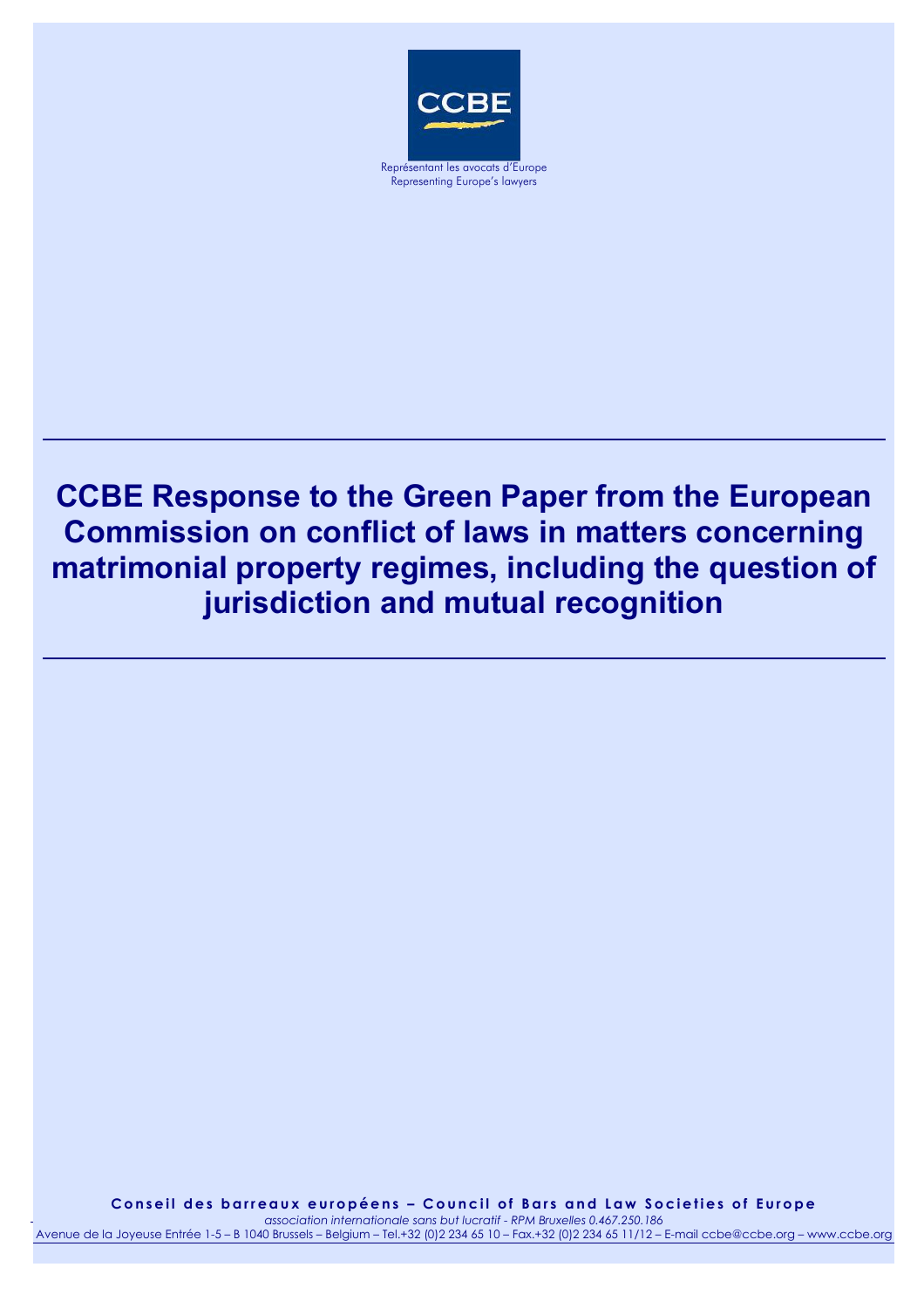# **CCBE Response to the Green Paper from the European Commission on conflict of laws in matters concerning matrimonial property regimes, including the question of jurisdiction and mutual recognition**

## **1. INTRODUCTION**

The Council of Bar and Law Societies of Europe represents more than 700,000 European lawyers through its member bars and law societies of the European Union and the European Economic Area. In addition to membership from EU bars, it has also observer representatives from a further seven European countries' bars. The CCBE responds regularly on behalf of its members to policy consultations which affect European citizens and lawyers.

Following the Green Paper on matrimonial property regimes presented by the European Commission setting out its proposed next steps in this area, this paper is the response of the CCBE to some of the questions raised. Our comments follow the order of questions of the Commission.

The CCBE welcomes the opportunity to offer answers on the issues raised in the Green Paper on conflict of laws in matters concerning matrimonial property regimes, including the question of jurisdiction and mutual recognition. These are issues that should not be considered in isolation but discussed alongside and in coherence with the approach taken on current EU proposals on divorce and on wills and succession.

On some occasions, because of the marked difference in treatment of property questions under the civil law and common law systems, we have given answers which reflect a divergence of opinion between the two systems.

In common law systems, there is no concept of a matrimonial property regime recognised on divorce or "primary" marital regime as such. There is however a "secondary" marital regime, since the common law system does have a system of rules applicable on dissolution of marriage by divorce or death. Some believe that part of these rules would fall within the Green Paper proposals' efforts towards harmonisation of marital regimes across the EU. Another school of thought, reflected in the response of the Bar Council of England and Wales to the Green Paper, feels that the divergence is so great that if the proposals were to come into effect, there would be no impact on the law of England and Wales on divorce. The Bar Council of Northern Ireland shares this view in respect of its jurisdiction.

# *Question n° 1:*

*a) Should certain personal aspects of the marriage settlement not covered by the instruments referred to above or only the property consequences of the marriage bond be included in the future instrument? If so, which ones and why?* 

*b) Should the future instrument apply to the property consequences of that bond arising while the parties are still living together or only when they separate or the marriage bond is dissolved?* 

One should clearly make a distinction between on the one hand mandatory rules applicable to all spouses whatever the matrimonial regime chosen, which many Members States have under the name of "fundamental status" or "primary regime" and, on the other hand, rules governing the property consequences which arise during the marriage and those applying when it is dissolved.

As a matter of fact, some Member States, mainly Common Law ones, are not familiar with the primary regime and its rules governing property relationships during the marriage. In English and Northern Irish law the fact and status of marriage have no effect whatever on the proprietary relations between spouses either vis-à-vis each other or with third parties such as creditors.

#### **Conseil des barreaux européens – Council of Bars and Law Societies of Europe**  *association internationale sans but lucratif*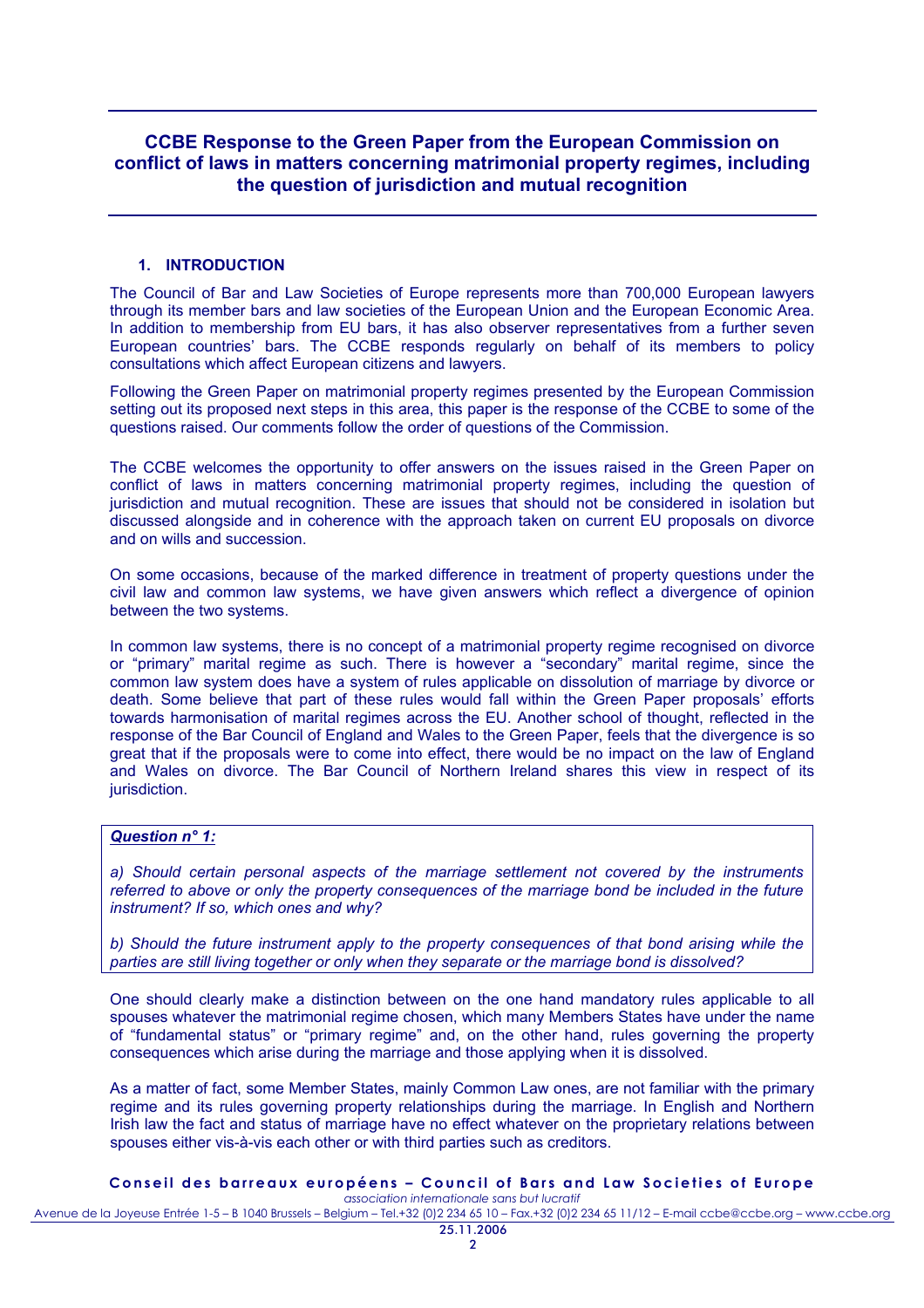This difference explains why the CCBE cannot give a unanimous response to this question.

Common Law lawyers would not like these "primary regime" rules to be covered by the future instrument. Many English family law practitioners believe that English divorce law would simply not be affected by an instrument based on the Green Paper.

On the other hand, lawyers from countries which have the concept of primary regime and apply the rules of the matrimonial property regime during the marriage would like them to be covered by the future instrument.

Indeed, the primary regime aims to govern the everyday life of spouses and give simple solutions to questions arising thereof. Some aim to guarantee the independence of spouses: acts of the professional life and of household acts; others ensure to safeguard the interests of the family: protection of housing, and judicial empowerments.

The objective of these rules is to establish security on a daily basis for spouses and for third parties. This justifies that the future instrument does not journer them and that it applies to property which arises thereof during the living together of the couple and not only at the separation or the dissolution of the marriage.

This could also apply to rules which govern property effects arising out of the matrimonial property regime during the marriage. Protecting sometimes the interest of each spouse, sometimes the interest of third parties, they have features similar to some rules of the fundamental status (inter alia empowerments, organisation of the rights of each spouse). Their purpose can enable to have them included in the future instrument and that the latter applies during the living together without waiting for its dissolution.

# *Question n° 2:*

*a) What connecting factors should be used to determine the law applicable to matrimonial property regimes? And what should be the order of priority where there are several such factors (the spouse's first habitual residence, their nationality, etc.? Other connecting factors?)* 

*b) If the future instrument applies to all the property consequences of the marriage bond, should the same criteria be envisaged both for the lifetime of the bond and for the time of its dissolution?* 

a) The most important objectives to take account of are the simplicity, the foreseeable nature for the citizens, and legal security.

We also consider it necessary to safeguard the consistency of rules applicable to the matrimonial property regime with other rules relating to family law (divorce, maintenance obligations, …).

In the CCBE response to the Green Paper on divorce, the CCBE put forward the common nationality of the parties as the first connecting factor.

But given the fact that the draft regulation on the law applicable to divorce opted for the spouse's habitual residence as first factor, the CCBE agrees with the choice.

The habitual residence seems to be a good choice to the extent that it is also consistent with the criterion of the first habitual residence chosen by the The Hague Convention.

However, the CCBE thinks that this choice imposes two conditions:

that the spouses are free to choose the law applicable according to certain eligibility criteria if they want to do so. This will notably enable spouses with the same nationality not to be governed by the law of their habitual residence;

#### **Conseil des barreaux européens – Council of Bars and Law Societies of Europe**  *association internationale sans but lucratif*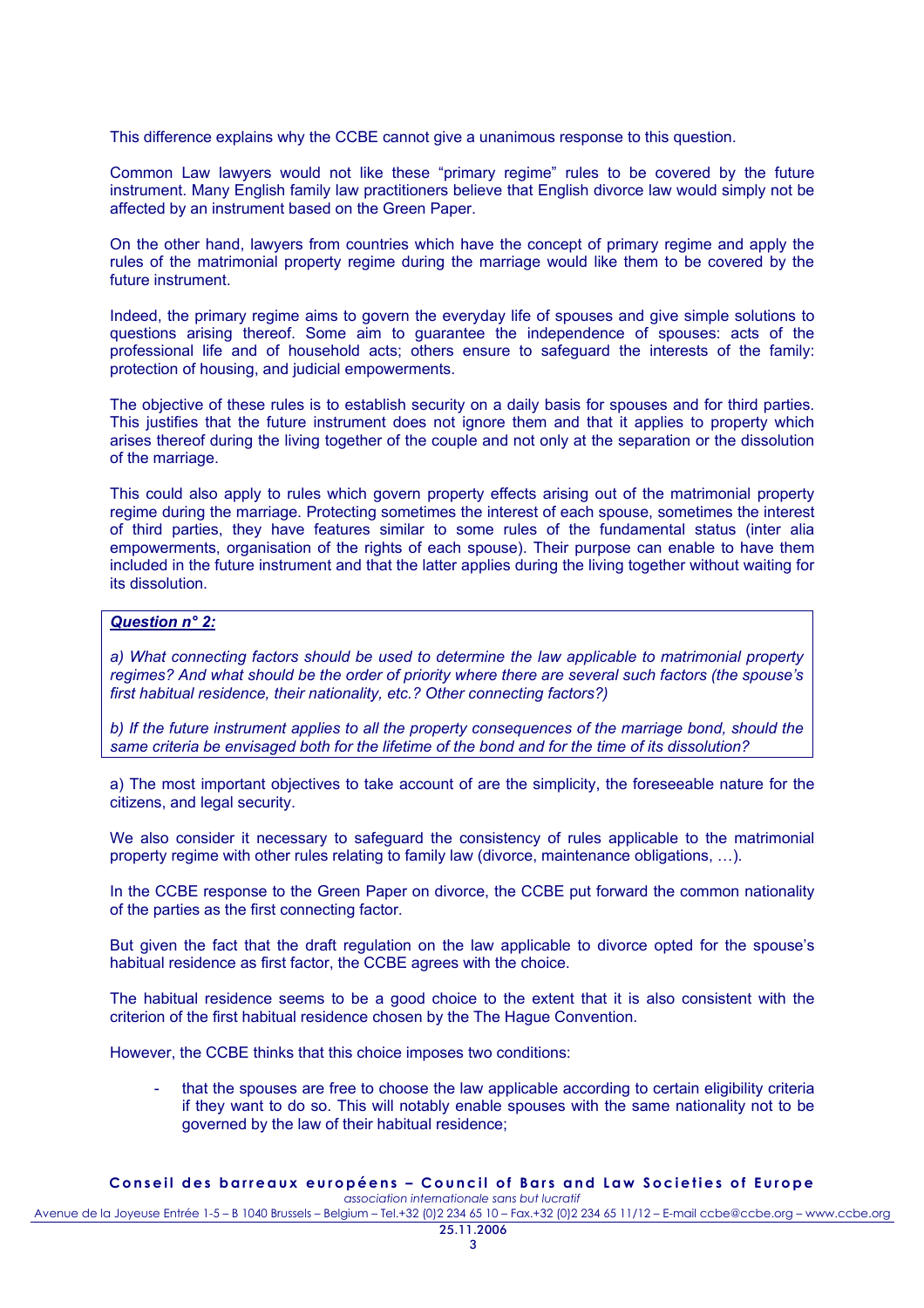and especially, the CCBE continues to call on a more precise and comprehensive definition of the concept of habitual residence, which is proper to family law

Case law definitions of the habitual residence kept by European jurisdictions in other fields do not seem indeed to be appropriate to family issues. However, the CCBE notes that the definition of habitual residence which has evolved in the European Court of Justice from cases outside the sphere of family law (and which is referred to at Paragraph 32 of the Borras Report) has been applied by the French Cour de Cassation and also by the English High Court in cases under Brussels II Revised.

b) Common Law lawyers would like the future instrument to apply only to the dissolution of the matrimonial property regime, if indeed it has any application at all on divorce.

On the other hand, lawyers from Member States where matrimonial property regimes include rules applicable during the marriage would like the same criteria be kept for the couple's life as they are for the time being for the breaking up of relations, without the applicable law being different according to the period of the couple's life where it must apply.

# *Question n° 3:*

*Should the same connecting factors be used for all aspects of the situation covered by the applicable law or could different factors be used for different aspects ("depeçage")?* 

*If so, what situations should be taken into account?* 

Without any chosen internal law by the spouses before their marriage or at its dissolution, it seems to the majority preferable to use different connecting factors according to different aspects of the situation covered by the applicable law.

The usual distinction between movables and immovables seems to impose itself.

The connecting factor to decide on the lot of movables and immovables could be the one proposed in the response to question 2.

As far as immovables are concerned, a simple and efficient connecting factor, having regard to the diversity of rules in each State for which harmonisation seems ambitious and premature, would be the *lex situs* of immovables.

#### *Question n° 4:*

*Should the automatic change of the law applicable to the matrimonial property regime be allowed in the event of changes in certain connecting factors, such as the spouses' habitual residence?* 

#### *If so, can such change have retroactive effect?*

If it seems advisable that the rules aimed to ensure the protection of the interests of the family and spouses in everyday life (primary regime) could be changed in case of modification of some connecting factors, notably in case of changing the habitual residence provided that a duration criteria is set, this would not apply to the matrimonial property regime.

If the spouses are allowed to choose the internal law applicable both before the wedding and during the divorce, and to modify the rules during the marriage, it does not seem appropriate to authorise the automatic change of the law applicable to the dissolution of the matrimonial property regime in case of the modification of some connecting factors. It would generate too much legal insecurity. Il-informed spouses might ignore the successive avatars of their regime. Divorce procedures might present disadvantages or unsuspected consequences making the proceedings tougher and more complex, which is not desirable.

**Conseil des barreaux européens – Council of Bars and Law Societies of Europe** 

*association internationale sans but lucratif* Avenue de la Joyeuse Entrée 1-5 – B 1040 Brussels – Belgium – Tel.+32 (0)2 234 65 10 – Fax.+32 (0)2 234 65 11/12 – E-mail ccbe@ccbe.org – www.ccbe.org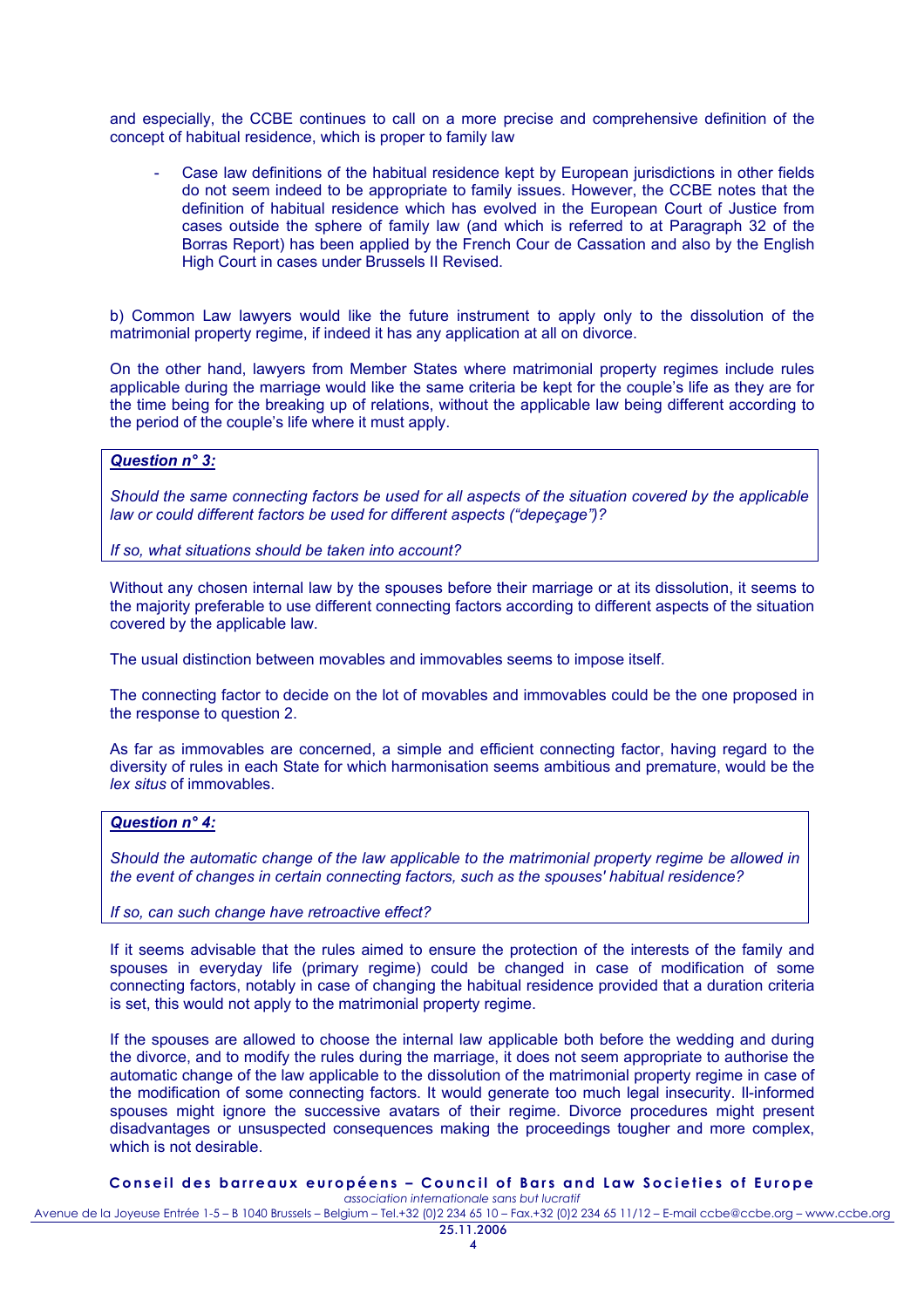Another indirect effect may be feared. Thirds parties contracting with spouses would tend to systematically require the simultaneous intervention of spouses for all acts so as to have guarantees, which would then undermine the independence of spouses and ruin number of rules protecting it in matrimonial property regimes.

All the more, a retroactive effect would generate even more legal insecurity.

## *Question 5:*

*a) Should there be the possibility for the spouses of choosing the law applicable to their matrimonial property regime? If so, what connecting factors can be taken into account to allow this choice?*

The majority feels strongly that individuals should be allowed to choose the applicable law in relation to division of matrimonial property assets. A choice of any current connecting factor would seem to be a reasonable European approach. The connecting factors should be through nationality, domicile or habitual residence. This will allow for exercise of party autonomy and lead to greater legal certainty.

The chief arguments in favour of allowing a couple to choose applicable law are that it allows parties autonomy in their private lives and dispenses with the need for the courts to decide questions of applicable law.

Parties would need to seek independent legal advice prior to making a decision on choice of applicable law.

The views of the common law jurisdictions have been summarised above.

*b) Should a multiple choice be allowed whereby some assets would be governed by one law and others by another law?*

Although we would prefer immovable property to be governed by the *lex situs*, if the regulation were not to apply this, then it would be appropriate for the parties to be able to choose that immovable property should be governed by the *lex situs.*

*c) Should it be possible to make or change this choice at any time, before and throughout the marriage or only at a specific time (at the time of dissolution of the marriage bond)?*

Yes it should be possible to make or change this choice at any time, provided the parties have independent legal advice.

*d) In this case, in the event of a change of applicable law, must the change have retroactive effect?* 

Since we are only concerned as to the secondary regime, we are not overly concerned, but would think it logical that the choice would not have retrospective effect.

### *Question n° 6 :*

*Should the formal requirements for the agreement be harmonised?*

It is not necessary to harmonise the formal requirements for the agreement except to ensure that the parties take independent legal advice at the time when the choice was made or later amended.

The important thing is to ensure that the agreement is valid and legitimate in accordance with the domestic law of the place where the agreement is made applicable at the time. This agreement can then be mutually recognised and enforced throughout the European Union.

**Conseil des barreaux européens – Council of Bars and Law Societies of Europe**  *association internationale sans but lucratif*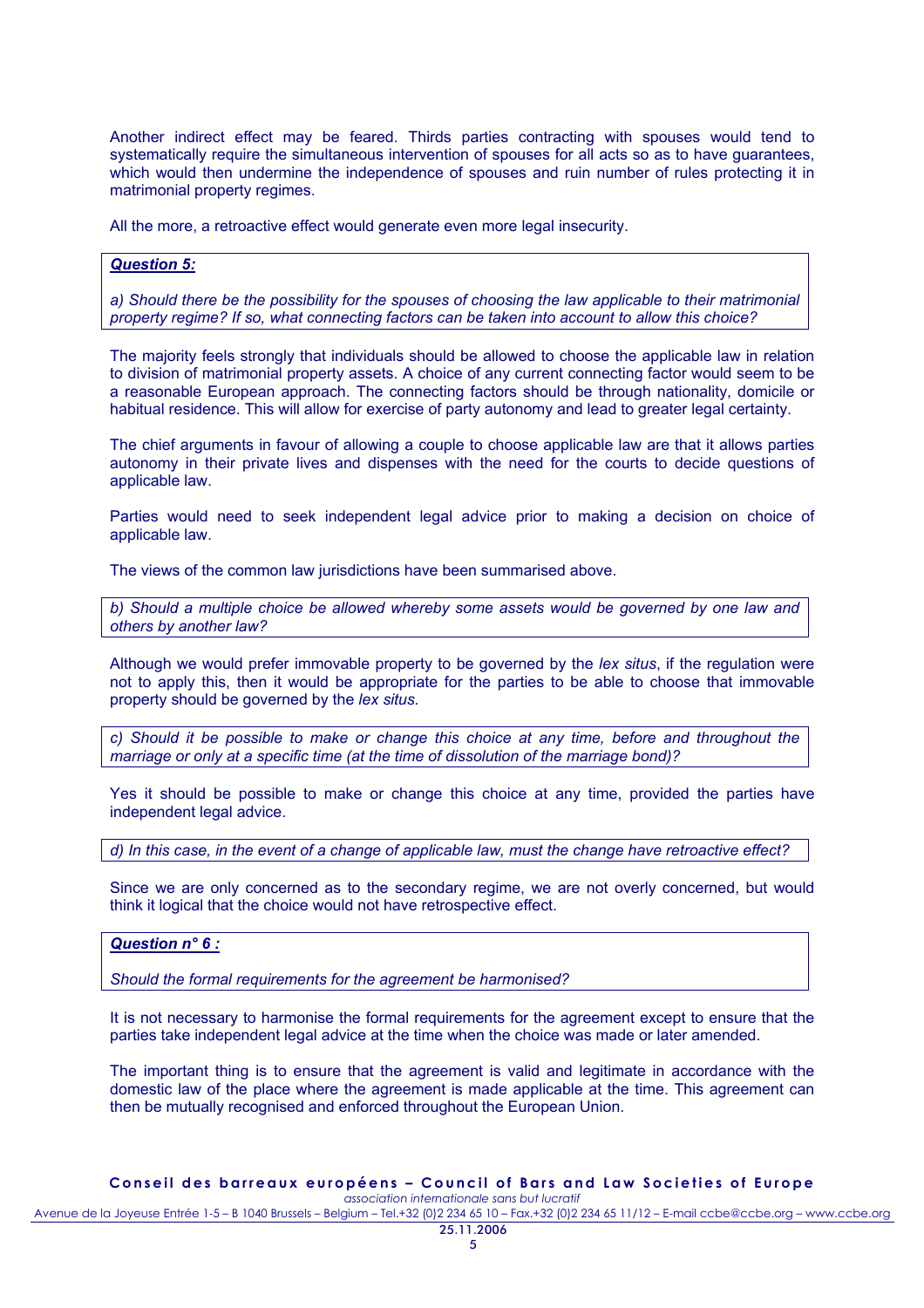*Question n° 7 :*

*a) In the event of dissolution of the regime by divorce and in the event of separation, should the court having jurisdiction in these matters under Regulation No 2201/2003 also have jurisdiction to rule on the liquidation of the matrimonial property?*

The CCBE is always driven by the will of simple and consistent rules for all family issues.

Therefore, the CCBE considers that the judge deciding on divorce must also decide on the issue of matrimonial property regime.

This view is shared by lawyers from all countries, including the common law jurisdictions.

As a matter of fact, the financial implications of divorce depend very much on the outcome of the liquidation of the matrimonial property regime. It is impossible to assess a compensatory indemnity without knowing the property of each spouse resulting from the liquidation of matrimonial property regime.

The will is that both issues be treated at the same time and thus confirms the need for both issues to be decided by the same judge.

*b) In the event of succession, should the court having jurisdiction in disputes regarding the succession also have jurisdiction to rule on the liquidation of the matrimonial property?* 

Yes. We would trust that immovables would be dealt with by the court of the *lex situs* in relation to both issues.

## *Question 8:*

*a) If not, which rules of international jurisdiction should be adopted, in particular for property questions arising while the couple are still living together (e.g. donations between spouses, contract between spouses)? b) Should there be a single general criterion or several alternative criteria as provided for by Regulation No 2201/21003 (e.g. habitual residence, common nationality)?* 

See above question 7.

The issue is purposeless for divorce. The rule of jurisdiction will be the same since the will is that the same judge decides on both issues.

#### *Question 9:*

*a) Is it possible to provide for a single court to rule on all the types of assets, movable and immovable, even when they are located on the territory of several Member States?* 

It is difficult to give a clear simple answer to this question. It would be preferable in an ideal world for a single court to rule on all the types of assets even when they are located on the territory of several Member States. In practice, it may be difficult to achieve in relation to immovables in other jurisdictions.

However, this is already the position in certain common law jurisdictions on divorce but not on death, including England and Northern Ireland.

*b) Where a third party is party to the dispute, should the rules of the ordinary law apply?* 

The answer is again different for Member States that have or do not have primary regime*.* 

**Conseil des barreaux européens – Council of Bars and Law Societies of Europe**  *association internationale sans but lucratif*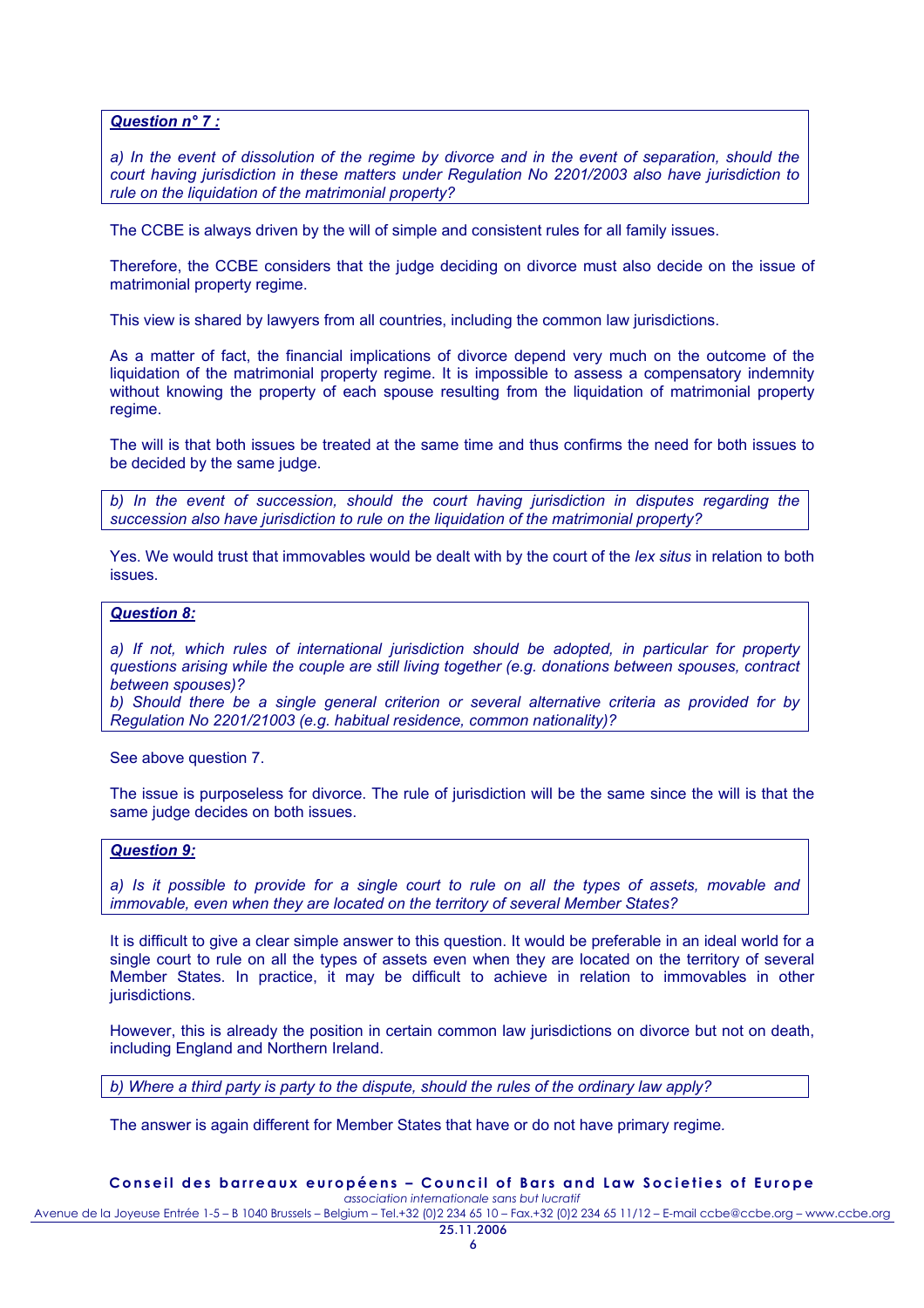*Question 10:*

*Is it possible to provide that the parties may choose the court? If so, how and on the basis of what rules?* 

We are in favour of party autonomy. However, it would be more logical if the court with jurisdiction were to be the courts of the state whose law applies to the majority of the matrimonial assets, so that the court were applying its own law.

In principal, we would not object to the parties having the ability to elect another jurisdiction, but would suggest that it should be one linked to domicile, residence or nationality.

*Question 11:*

*Would it be useful to allow cases to be transferred from a court in one Member State to a court in another Member State in this respect? And if so, on what terms?* 

Yes. We agree that this should be allowed where the transferring court thinks transfer is expedient

We recognise the need to allow transfer between courts and consider that such a transfer may be more appropriate than asking one Member State's courts to interpret the law and practice of another. However, we are concerned that the process should not waste the time of two courts. Any transfer should happen at the commencement of proceedings, not half way through proceedings with the result that the first part of the case is heard twice, by two separate courts.

Equally, we are aware of the concern that some courts might unreasonably, decline jurisdiction and that it must only be possible to transfer jurisdiction if it is accepted by the second court.

#### *Question 12:*

*Should there be rules governing the jurisdiction of non-judicial authorities?* 

*If so, should grounds of jurisdiction similar to those applicable to judicial authorities be applied?* 

*To that end, could the broad definition of the term "jurisdiction" in Article 2 of Regulation (EC) No 2201/2003 be taken as a starting point?* 

We do not consider that the regulation and status of the legal professions should be part of a Regulation on matrimonial property assets.

It is the effect and status of the acts in question that should be dealt with in the Regulation or under Community law generally not the person/function of the person executing such an act.

However we would support the provisions in question 15 that refer to the same rules as to recognition (but not enforcement) in relation to acts established by non-judicial authorities, such as marriage contracts, as to judgments?

## *Question 13:*

*Should the authority responsible for the liquidation and division of the property also be empowered to act when part of the property is located outside the territory in which it exercises its powers?* 

It is not clear as to whether this question relates to jurisdiction or applicable law or enforcement. We would prefer to see movable property dealt with under one jurisdiction and immovable property dealt with under the *lex situs*. The implementation of such judgements on divorce or death, will require enforcement in the jurisdiction where the assets are located.

**Conseil des barreaux européens – Council of Bars and Law Societies of Europe** 

*association internationale sans but lucratif* Avenue de la Joyeuse Entrée 1-5 – B 1040 Brussels – Belgium – Tel.+32 (0)2 234 65 10 – Fax.+32 (0)2 234 65 11/12 – E-mail ccbe@ccbe.org – www.ccbe.org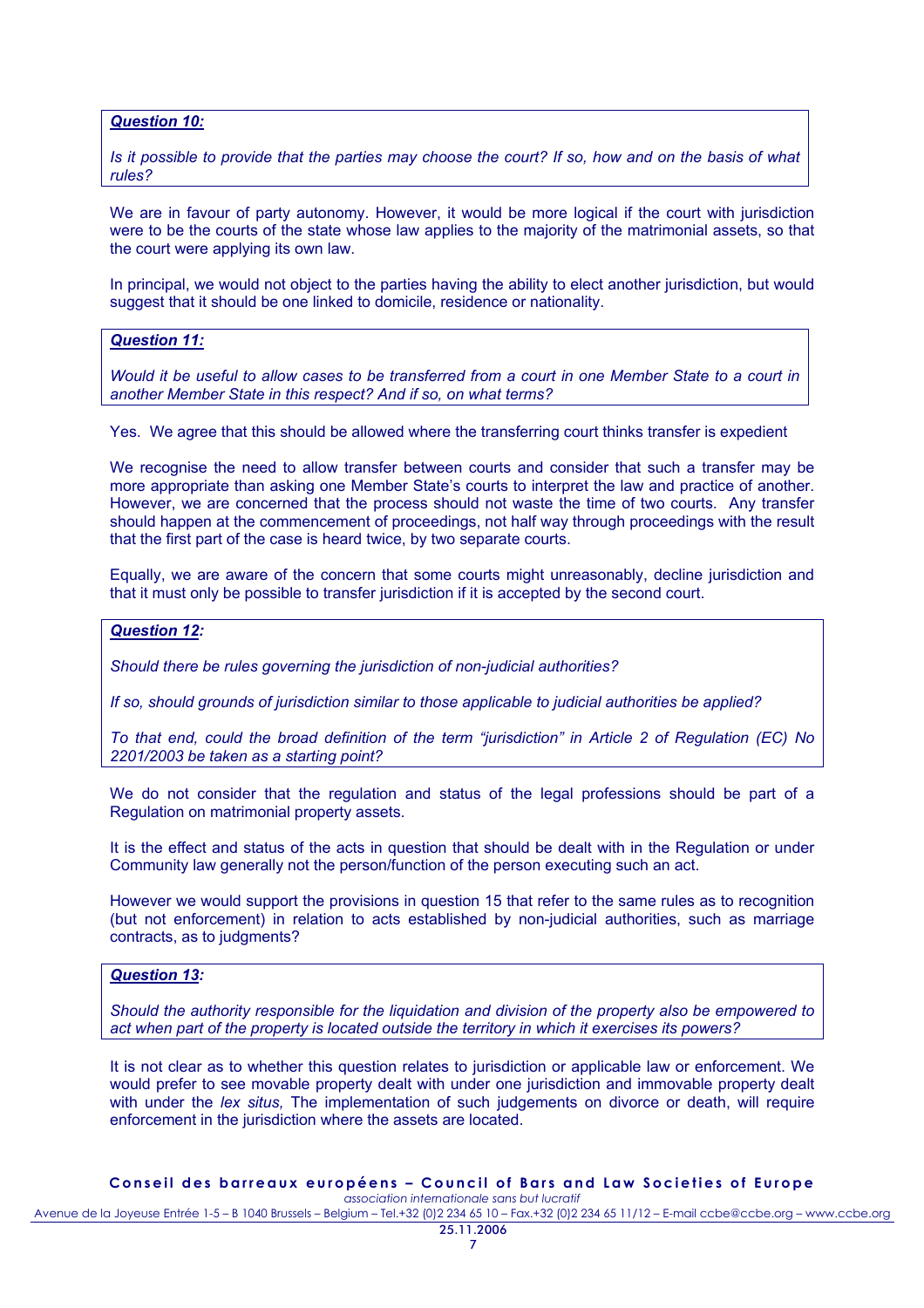## *Question 14 :*

*If not, should there be a provision to the effect that certain formalities can be performed before the authorities of a Member State other than the one designated by the principal rule of conflict of jurisdiction?* 

As with question 13, it is not overall clear whether this question relates to jurisdiction, applicable law or enforcement. Therefore, the CCBE found it difficult to find an appropriate answer at this point.

## *Question n°15 :*

*Should the future European instrument abolish the exequatur for judgments given within its scope? If not, what grounds for non-recognition of judgments should be provided for?*

One should remain consistent with other Directive, and more generally with all European norms, and pursue European efforts to harmonise and facilitate the exequatur for judgements.

Therefore, the exequatur should be abolished.

## *Question n°16 :*

*Could there be a provision to the effect that judgements given in a Member State as regards the property consequences of the marriage should automatically be recognised so as to allow property registers to be updated without further procedures in the other Member States? Should Article 21(2) of Regulation (EC) No 2201/2003 be the inspiration for this?* 

In theory we would welcome this provided this does not impact on the exercise of applicable law.

However, it is inconceivable in practice that, for example, the Land Register of England & Wales can show that property is subject to a regime of community. This would require an amazing change in concepts in English law. Judgements need to be enforced locally in the usual way as at the moment.

Such a system would be even more impracticable in jurisdictions such as Northern Ireland and Scotland which lack unitary comprehensive property registers.

## *Question n° 17***:**

*Should the same rules as to recognition and enforcement be applied to acts established by nonjudicial authorities, such as marriage contracts, as to judgments?* 

*If not, what rules should apply?* 

The CCBE thinks that the answer should be affirmative for various reasons.

On the one hand, this system is already implemented through authentic acts of notaries which are enforceable, i.e. they have the value of a judgement.

Lawyers from some Member States have also that power.

Lawyers are all the more attached to that recognition that some Member States have been proposing for several years, in order to give more security to legal acts, the creation of the act under legal signature which is an act between the authentic act and the private act.

Finally, this recognition would facilitate the movement of legal acts while keeping a perfect security and would enable an easier publicity, safeguarding also the autonomy of the will of parties.

#### **Conseil des barreaux européens – Council of Bars and Law Societies of Europe**  *association internationale sans but lucratif*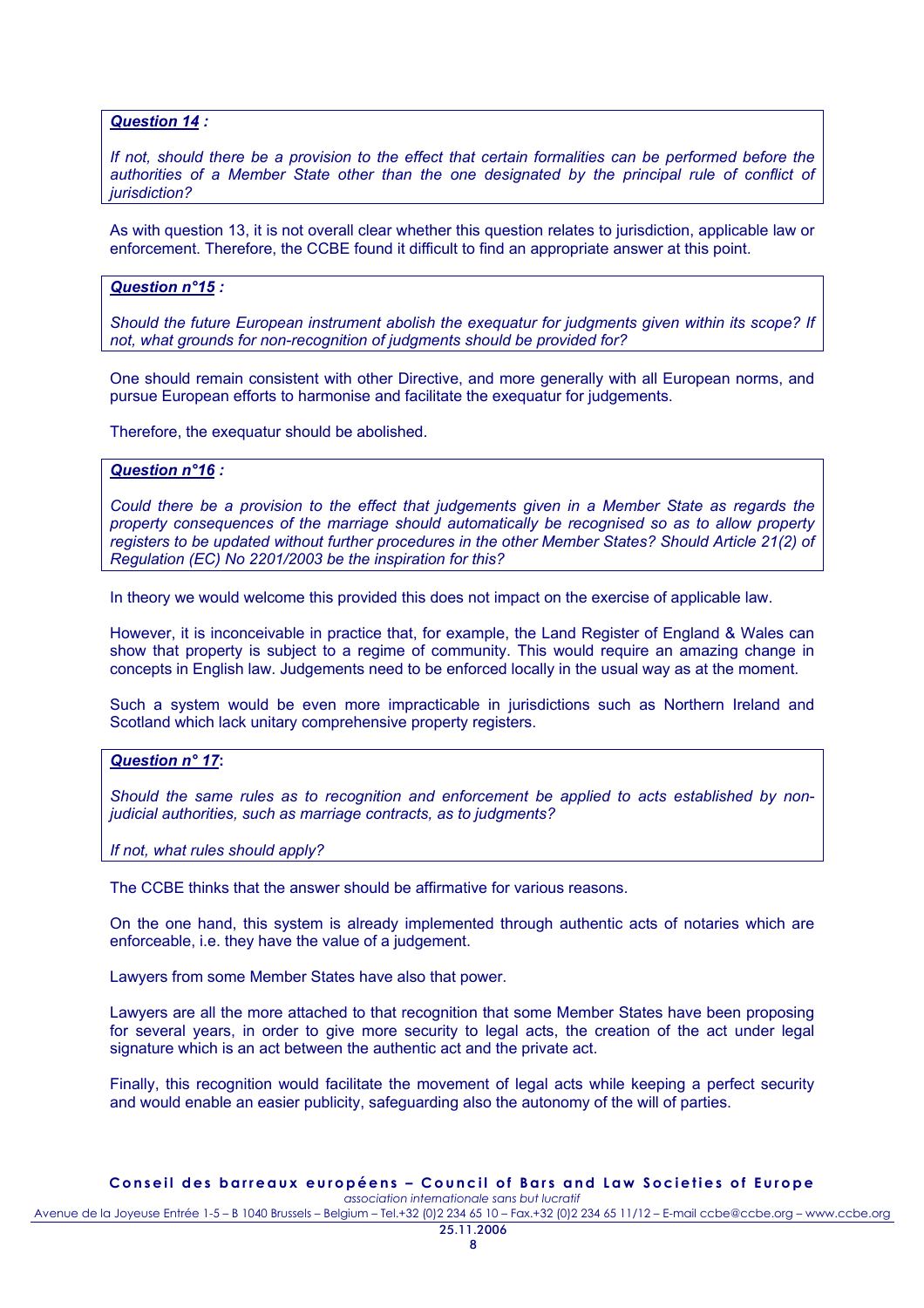*Question n°18 :* 

*How can the registration of matrimonial property regimes in the Union be improved?* 

*For example, should the adoption of a registration system in all the Member States be provided for?* 

*And how should people interested in using this system be informed of it?* 

The Committee is in favour of harmonising the publications and therefore of the creation of a European register accessible to all, a sort of single contact point, as proposed by the Services Directive, for the registration of lawyers.

The contact details of this single point centralising matrimonial property regimes could be given with the documents provided at the celebration of the marriage.

Some Member States have reservations on this initiative as they do not have this type of register. Its centralisation in a country having such a register could enable the creation of a European register in which the majority of lawyers call.

## *Question n° 19 :*

*a) Should provision be made for specific conflict rules for the property consequences of registered partnerships?* 

*b) Should the law applicable to the property consequences of registered partnerships be the law of the place where the partnership was registered? Other laws?* 

*c) Should the designated law have to govern all matters at issue or should other criteria be used, such as the lex loci situationis?*

The response is delicate because if all Member States have a marriage and matrimonial property regime, they do not all have these partnerships, and even if they have included them in the internal law, they do not always correspond to the same legal realities; one would need to also take accounts of the provisions of the European Convention of Human Rights.

Therefore, some countries do not offer the possibility of registered partnerships for homosexual couples, while other countries on the other hand open them to heterosexual and homosexual couples.

Despite this difficulty, the CCBE thinks that one should provide rules on conflict of law so that these partnerships can be judged because the situation of "partners" is quite uncertain today when they leave the country where they contracted their partnership.

An alternative view would be that dissolution of registered partnerships and assets thereof should be dealt with according to the same rules as dissolution of marriage and property consequences of that. However, this throws up significant issues in relation to European differences and non recognition of same sex marriage and of non marital registered partnerships

The CCBE considers that the only possible law applicable, given the diversity of internal laws, is the law of the place where the partnership was registered.

The CCBE thinks that, as for matrimonial property regimes, the traditional rule under which immovables are governed by *lex loci situationis* should be respected in this field.